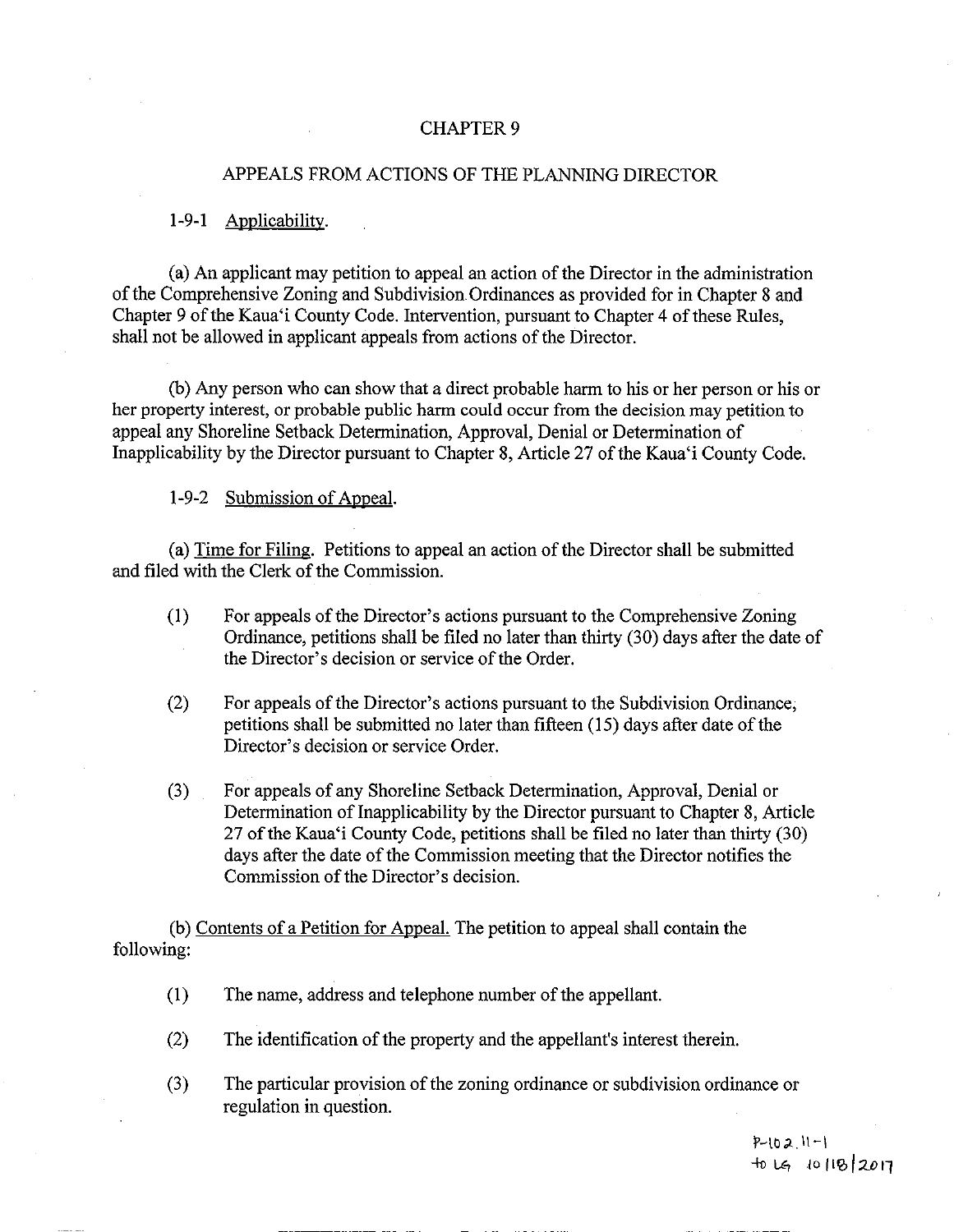- 4) All pertinent facts.
- 5) The action of the Director.
- 6) The reasons for the appeal, including a statement as to why the appellant believes that the Director's action was based on an erroneous finding of a material fact, or that the Director had acted in an arbitrary or capricious manner, or had manifestly abused his discretion.

1-9-3 Contested Case Hearing and Notice. If a petition contains the requirements prescribed in  $1-9-2(1)-(6)$ , the Director shall place the matter on the Commission agenda and the Commission shall afford the appellant an opportunity to be heard. Such Contested Case Hearing shall be conducted in conformity with the applicable provisions established herein for Contested Case hearings before the Commission in Chapter 6 of these Rules.

### 1-9-4 Commission Action.

a) In cases where appeals are pursuant to the provisions of the Comprehensive Zoning Ordinance, the Commission shall consider the same within sixty( 60) days of the filing of the notice of appeal. In the case where the Commission hears the matter, it must render a decision within thirty (30) days after the close of Hearing. In the case where a Hearing Officer is appointed, the Commission must act on its recommendation within thirty 30) days after receipt of the Hearing Officer' <sup>s</sup> recommendation.

b) In cases where appeals are pursuant to the provisions of the Subdivision Ordinance, the Commission shall consider the same within forty-five (45) days of the filing of the notice of appeal. In the case where the Commission hears the matter, it must render a decision within forty-five (45) days after the close of Hearing. In the case where a Hearing Officer is appointed, the Commission must act on its recommendation within thirty (30) days after receipt of the Hearing Officer's recommendation.

c) A longer period to rendering any decision in Sections 1- 9- 4 ( a) and (b) may be permitted by agreement of the applicant.

1-9-5 Decision and Order. The Director shall promptly notify the appellant of the decision of the Commission. If the Commission affirms the action of the Director, such order shall be accompanied by separate findings of fact and conclusions of law. A copy thereof shall be sent, return receipt, immediately to the appellant.